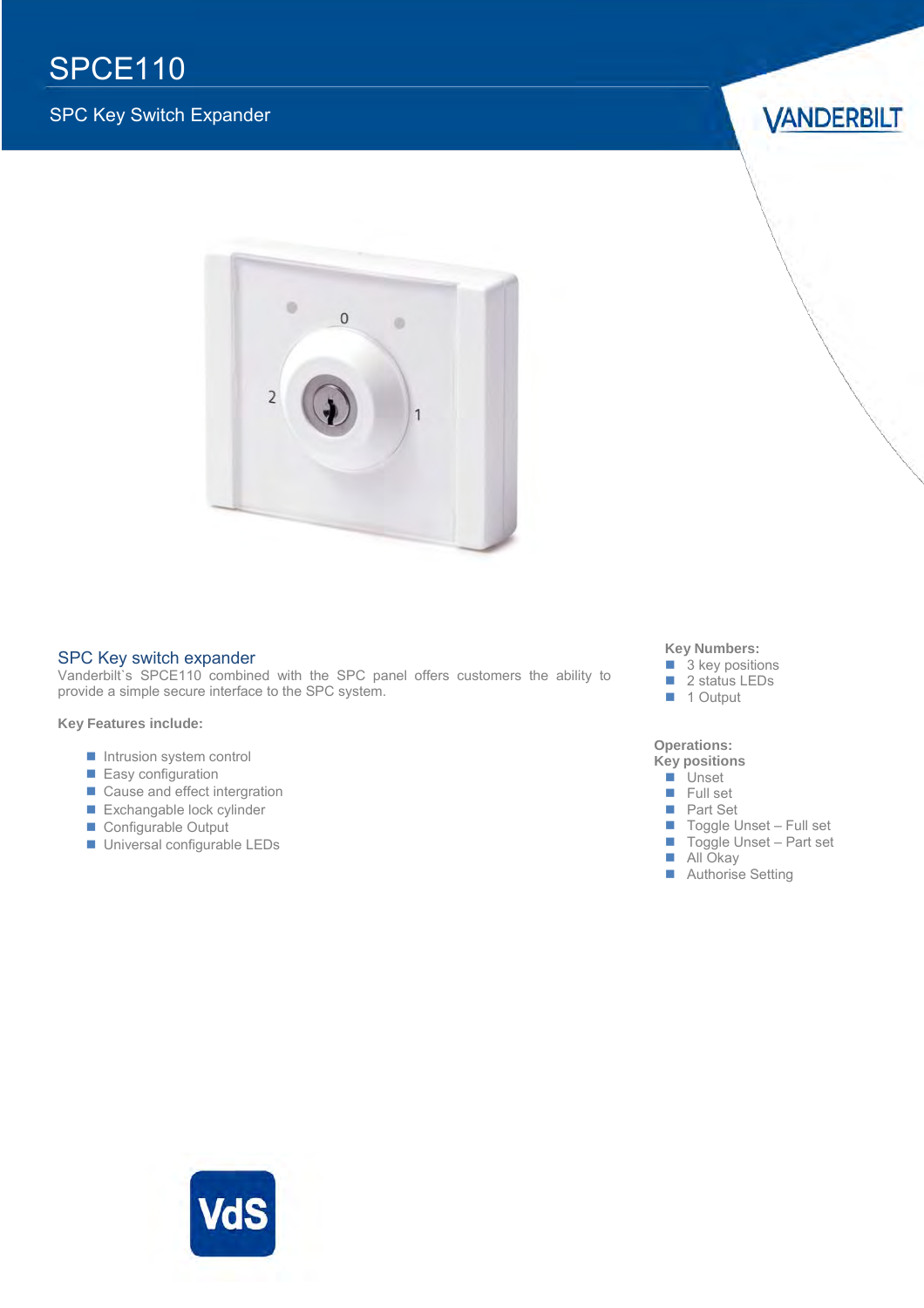# SPCE110

### SPC Key Switch Expander





#### **Technical Data**

| Functional                |                                                                            |
|---------------------------|----------------------------------------------------------------------------|
| <b>LED</b> indicators     | 2 tri-color LEDs                                                           |
| Programmable key input    | 3 key positions (2-0-1 in 90° steps, cylinder type KABA1008C)              |
| Number of on-board relays | 1 (single-pole changeover, 30 V DC / max. 1 A resistive switching current) |

| <b>Power and Mechanical</b> |                                                 |
|-----------------------------|-------------------------------------------------|
| Operating voltage           | $9.5 - 14$ V DC                                 |
| Operating current           | Max. 50 mA at 12 V DC (relay and LEDs operated) |
| Quiescent current           | Max. 30 mA at 12 V DC                           |
| Operating temperature       | $-10^{\circ}$ ~ +50 $^{\circ}$ C                |
| Tamper contact              | On-board front/back tamper switch               |
| Housing                     | Plastic Housing (Polycarbonate)                 |
| Colour                      | RAL 9003 (signal white)                         |
| <b>Dimensions</b>           | $112 \times 92 \times 28$ mm                    |

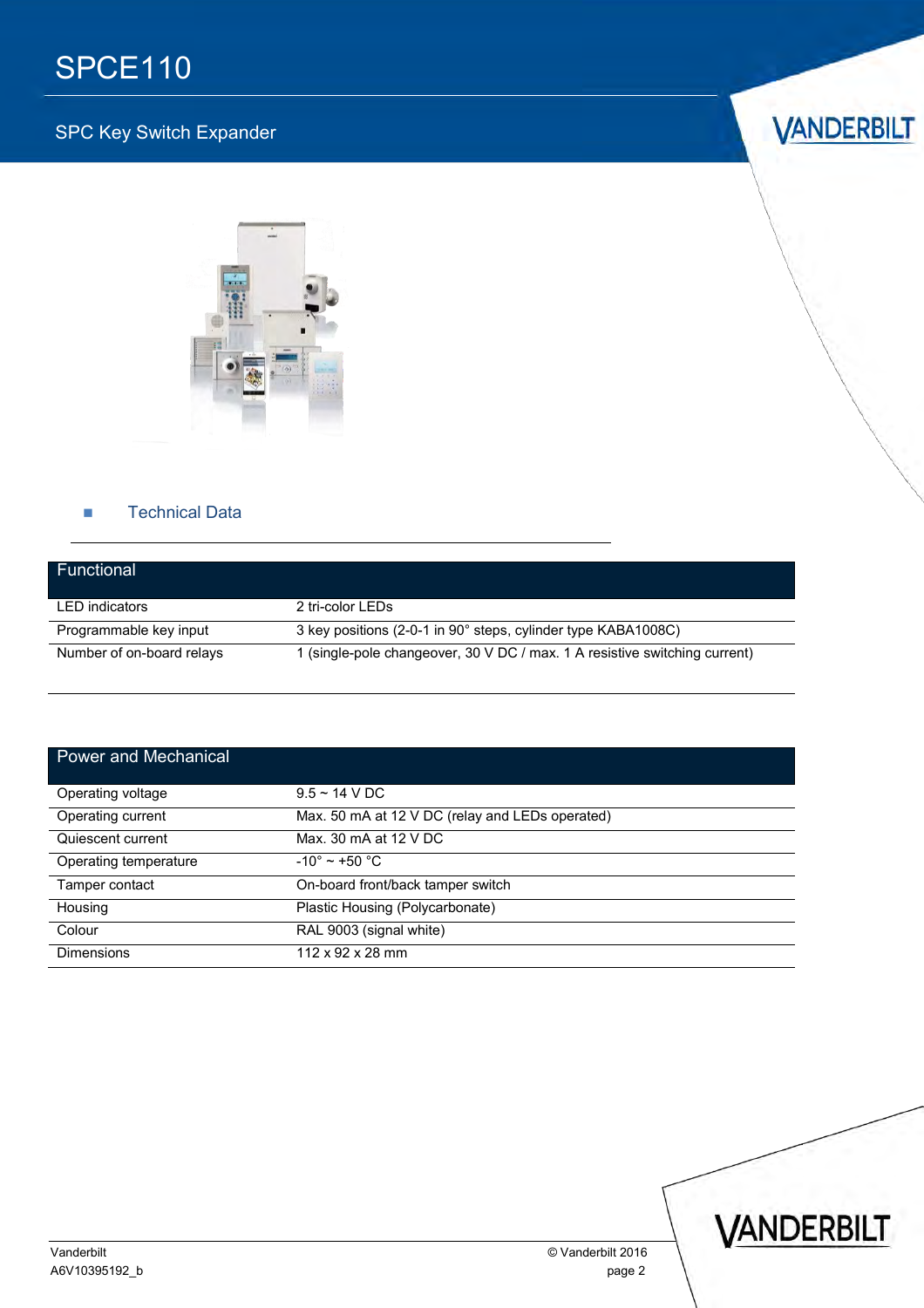### **SPC Key Switch Expander**

#### **C** Ordering Data

| <b>Type</b> | Art. No.         | <b>Description</b> | Weight* |
|-------------|------------------|--------------------|---------|
| Expander    | V54542-F104-A100 | SPCE110            | 0.270Kg |

\* Total weight of the product inclusive of the weight of its accessories and packaging.

#### **Additional Ordering Data**

| <b>Type</b>       | Art. No.         | <b>Description</b>                                                                       |
|-------------------|------------------|------------------------------------------------------------------------------------------|
| <b>SPC Panels</b> |                  |                                                                                          |
| SPC6350.320-L1    | V54541-C118-A100 | SPC control panel, 16-512 zones, Ethernet, G5 metal housing                              |
| SPC6330.320-L1    | V54541-C105-C100 | SPC control panel, 8-512 zones, Ethernet, G3 metal housing                               |
| SPC5350.320-L1    | V54541-C117-A100 | SPC control panel, 16-128 zones, Ethernet, G5 metal housing                              |
| SPC5330.320-L1    | V54541-C107-B100 | SPC control panel, 8-128 zones, Ethernet, G3 metal housing                               |
| SPC5320.320-L1    | V54541-C106-B100 | SPC control panel, 8-128 zones, Ethernet, G2 metal housing                               |
| SPC4320.320-L1    | V54541-C109-B100 | SPC control panel, 8-32 zones, Ethernet, G2 metal housing                                |
| SPC4320.220-L1    | V54541-C114-A100 | SPC control panel, 8-32 zones, Ethernet, G2 housing with<br>metal base and plastic cover |
| Keypads           |                  |                                                                                          |
| SPCK520.100-N     | V54543-F115-A100 | Compact Keypad with graphical display and audio                                          |
| SPCK521.100-N     | V54543-F116-A100 | Compact Keypad with graphical display, card reader and audio                             |
| SPCK620.100       | V54543-F110-A100 | LCD keypad with graphical display                                                        |
| SPCK623.100       | V54543-F111-A100 | LCD keypad with graphical display, card reader and audio                                 |
| SPCK420.100       | V54543-F101-A100 | LCD keypad with 2 x 16 characters                                                        |
| SPCK421.100       | V54543-F102-A100 | LCD keypad with 2 x 16 characters and integrated card reader                             |
| <b>Expanders</b>  |                  |                                                                                          |
| SPCE452.100       | V54542-F107-A100 | Expander with 8 outputs, back tamper                                                     |
| SPCE652.100       | V54542-F106-A100 | Expander with 8 inputs and 2 outputs, back tamper                                        |
| SPCA210.100       | V54547-A101-A100 | 2-door expander                                                                          |
| SPCP432.300       | V54545-C103-A100 | Smart PSU with 2-door expander, G2-housing                                               |
| SPCP433.300       | V54545-C104-A100 | Smart PSU with 2-door expander, G3-housing                                               |
| SPCE110.100       | V54542-F104-A100 | Keyswitch expander with 2 LEDs and 3-position key switch                                 |
| SPCE120.100       | V54542-F105-A100 | Indication expander with 16 LEDs, 4 function keys and<br>integrated card reader          |
| SPCW130.100       | V54554-F101-B100 | SiWay RF-expander                                                                        |
| SPCP332.300       | V54545-C102-A100 | Smart PSU with 8 inputs and 2 outputs, G2-housing                                        |
| SPCP333.300       | S54545-C101-A100 | Smart PSU with 8 inputs and 2 outputs, G3-housing                                        |
| SPCP355.300       | S54545-C105-A100 | Smart PSU with 8 inputs and 6 outputs, G5 metal housing                                  |

| <b>Detectors</b> |                  |                                     |  |
|------------------|------------------|-------------------------------------|--|
| <b>PDM-112</b>   | V54530-F114-A100 | MAGIC PIR detector, 12m wide angle  |  |
| <b>PDM-118</b>   | V54530-F106-A100 | MAGIC PIR detector, 18 m wide angle |  |
| MK-1400          | V54536-F101-A100 | Magnetic contact                    |  |
|                  |                  |                                     |  |



VANDERBILT

# VANDERBILT